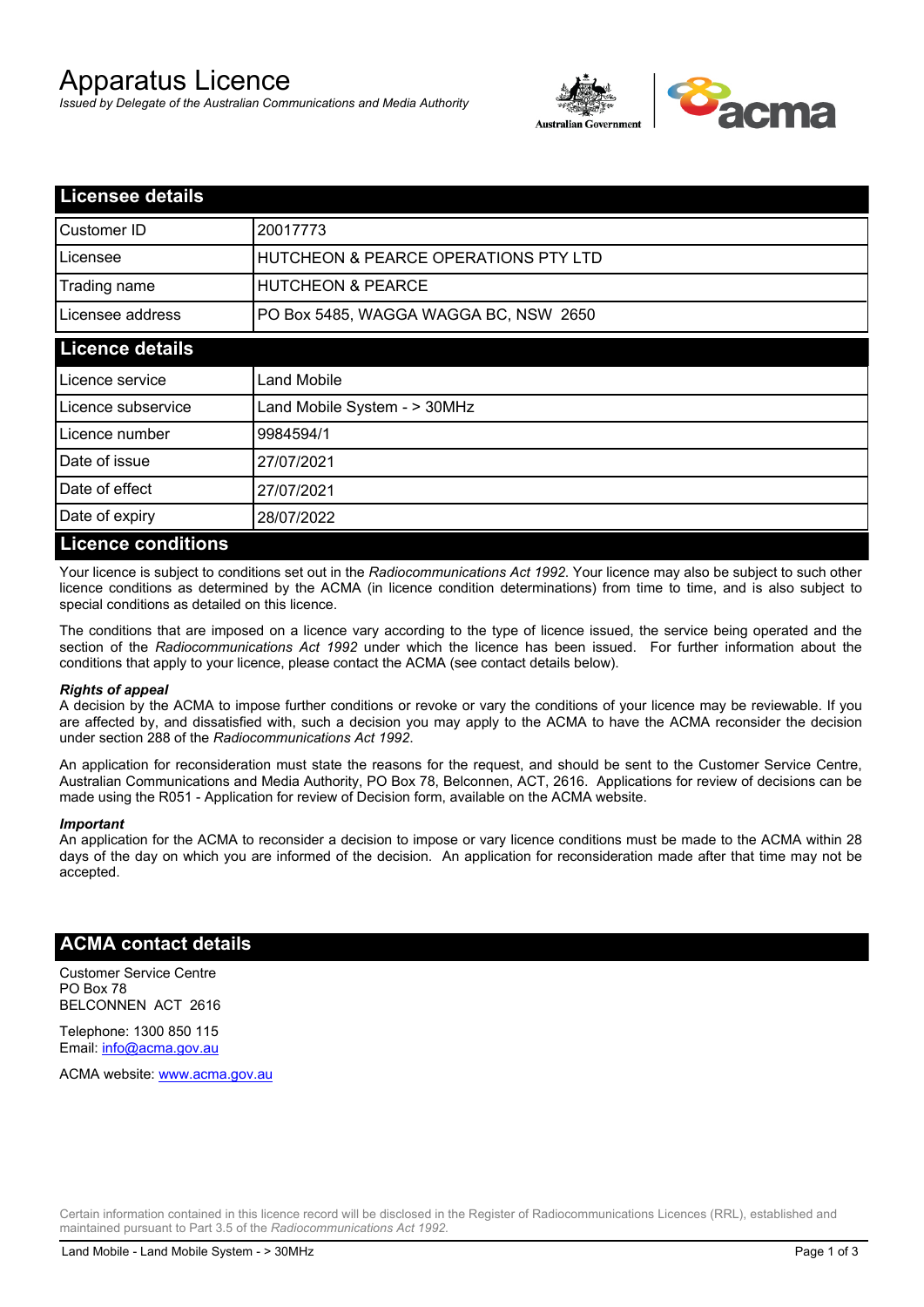# **Advisory Notes applying to licence no.: 9984594/1**

Conditions applicable to the operation of Land Mobile System station(s) authorised under this licence can be found in the Radiocommunications Licence Conditions (Apparatus Licence) Determination and the Radiocommunications Licence Conditions (Land Mobile Licence) Determination. Copies of these determinations are available from the ACMA and from the ACMA home page (www.acma.gov.au).